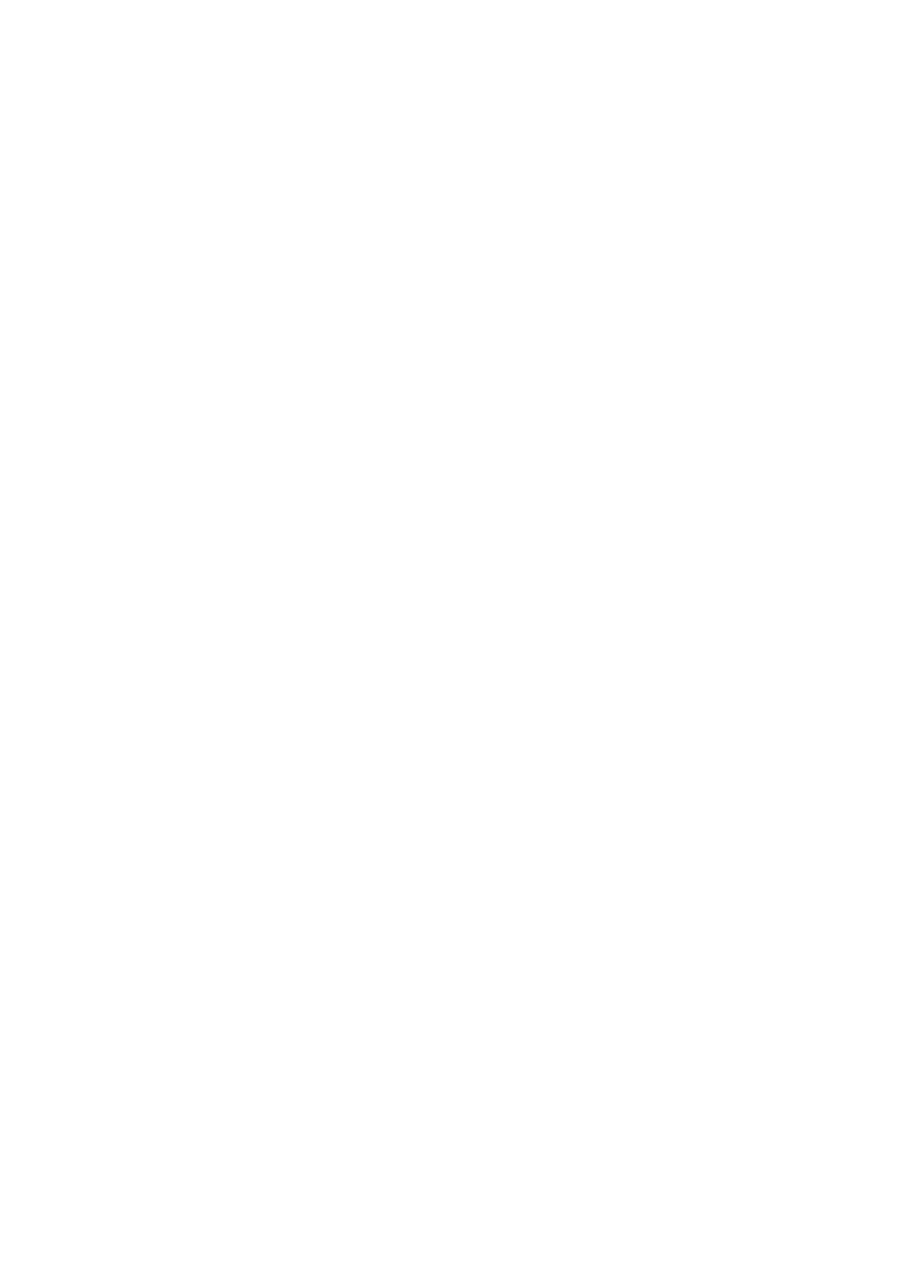### 201 Eduard Kögel

## **NAVIGATION**

### TABLE OF CONTENTS



emigration and exile

thinking from the perspective of diasporic conditions

modern architecture

rethinking modern architecture

[ B ]

[ B ] What do we understand by taking a stand regarding architecture and design, and particularly of the Bauhaus and Modernism?

From 1925 to 1927, Richard Paulick (1903–1979) studied with Hans Poelzig (1869–1936) in Berlin and subsequently worked for Walter Gropius (1883–1969) until 1930. Prior to this, he had realized the Stahlhaus in Dessau in 1926/27 with Georg Muche (1895–1987) and in the process met Marcel Breuer (1902–1981), with whom he briefly shared an office. Exiled in Shanghai from 1933, Paulick felt isolated from the discourse on Modernism and in the 1940s attempted to get in touch with erstwhile kindred spirits by mail.1

#### Questions Across the Pacific

Paulick first wrote to his former mentor Walter Gropius at Harvard in July 1941, asking what had become of modern architecture: «Besides: though we are wearing collars, shirts and trousers, Shanghai still is the place without any cultural life. […] Sometimes I think that the modern movement died out entirely, […] and that the latest development in architecture is W. D. Teague, at least, that's what we know. […] The purpose of my letter therefore is to find out, whether the movement, which the bauhaus started is still alive.»2

Gropius did not reply to this letter, perhaps because of communication problems during the Pacific War, perhaps because he interpreted as an affront the reference to Walter Dorwin Teague (1883–1960), who had built his reputation on exhibition and entertainment architecture—especially the buildings for Ford at the Century of Progress exhibition in Chicago (1933/34) and at the New York World's Fair in 1939/40. Gropius also failed to answer Paulick's letter of 27th August 1945—two weeks before the Japanese army in China capitulated—in which he once again expressed his discomfiture at being cut off from questions of architectural development in Shanghai.3 An article from April 1941, in which Paulick speculated about how the Second World War might have an effect on the development of art and design analogous to that of the First World War reveals how important and urgent the issues were for Paulick: «On the European continent we have been witnessing since 1900 a turning away of taste from historical copies and eclesticism [sic] in arts and decorative crafts. Especially after the first world war when Expressionism and as a reaction Functionalism came into favour, the Americans finally found the

culmination in their streamlined house, room, furniture, teacups, cutlery and every other thing existing, besides their cars. […] And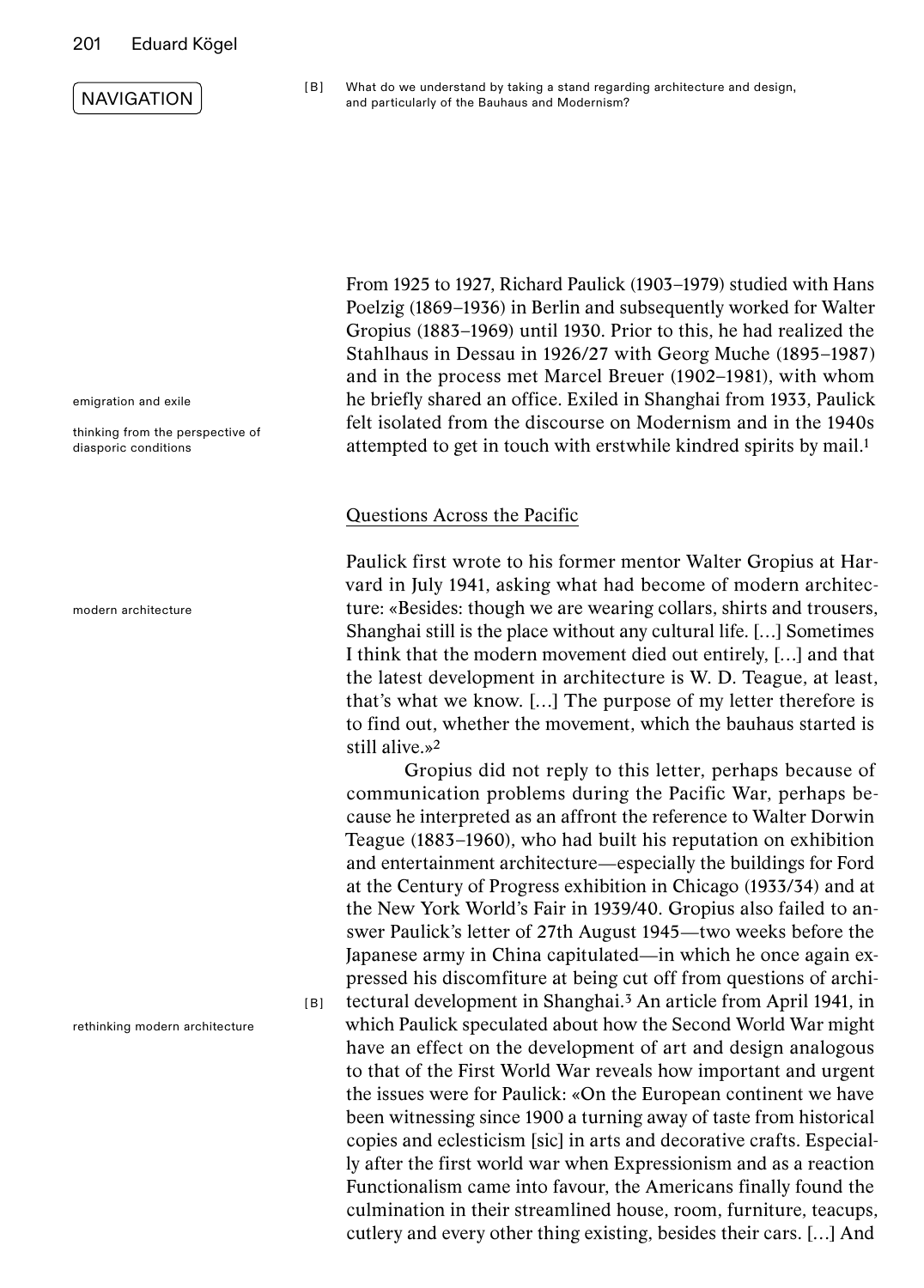



Fig. 1 Layout of the school building of Yin Sze University

Fig. 2 Views of the school building of Yin Sze University

Fig. 3 Layout of the Student residence with community pavilion of Yin Sze University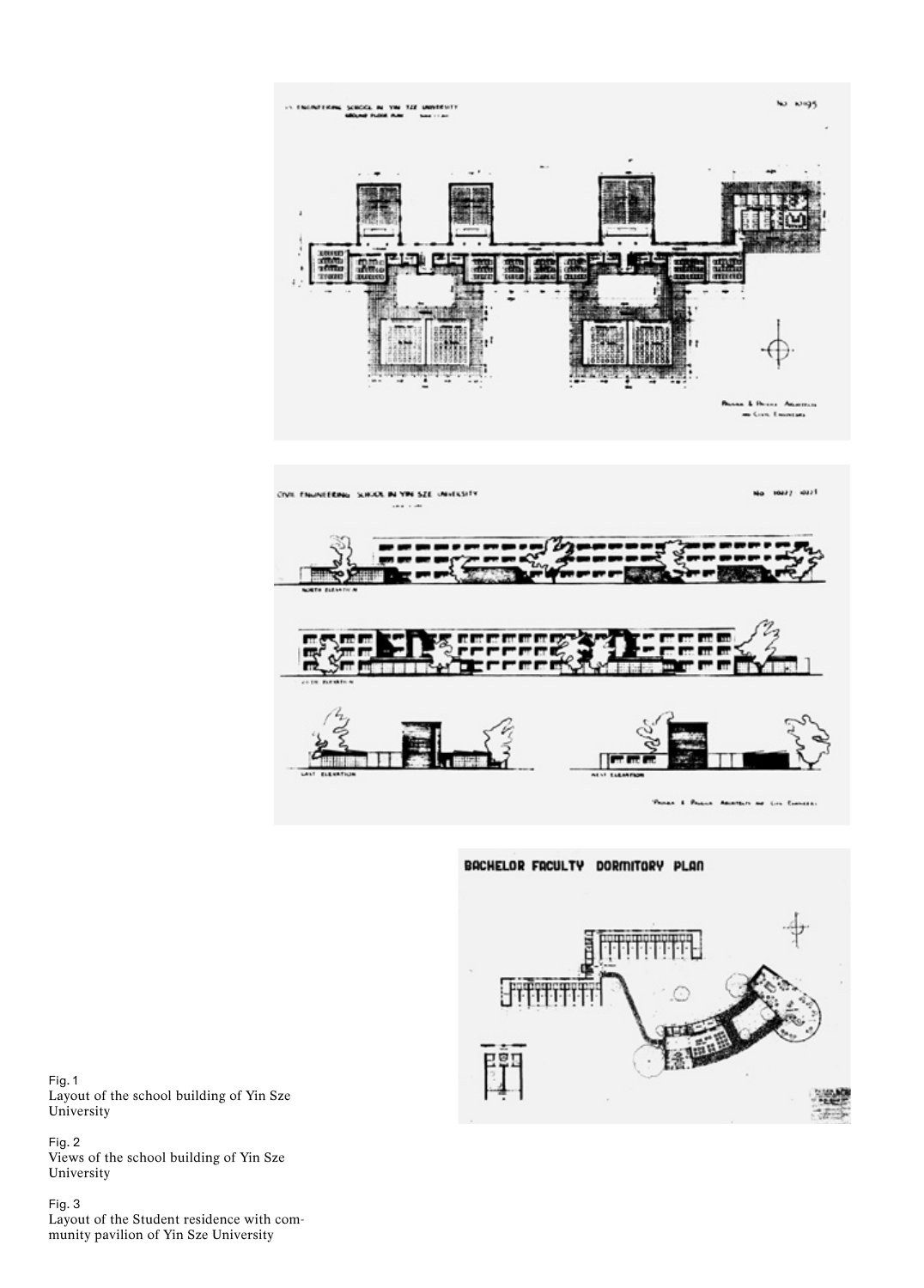



Fig. 4 Student residence with community pavilion of Yin Sze University

Fig. 5 Terraced houses for the teachers of Yin Sze University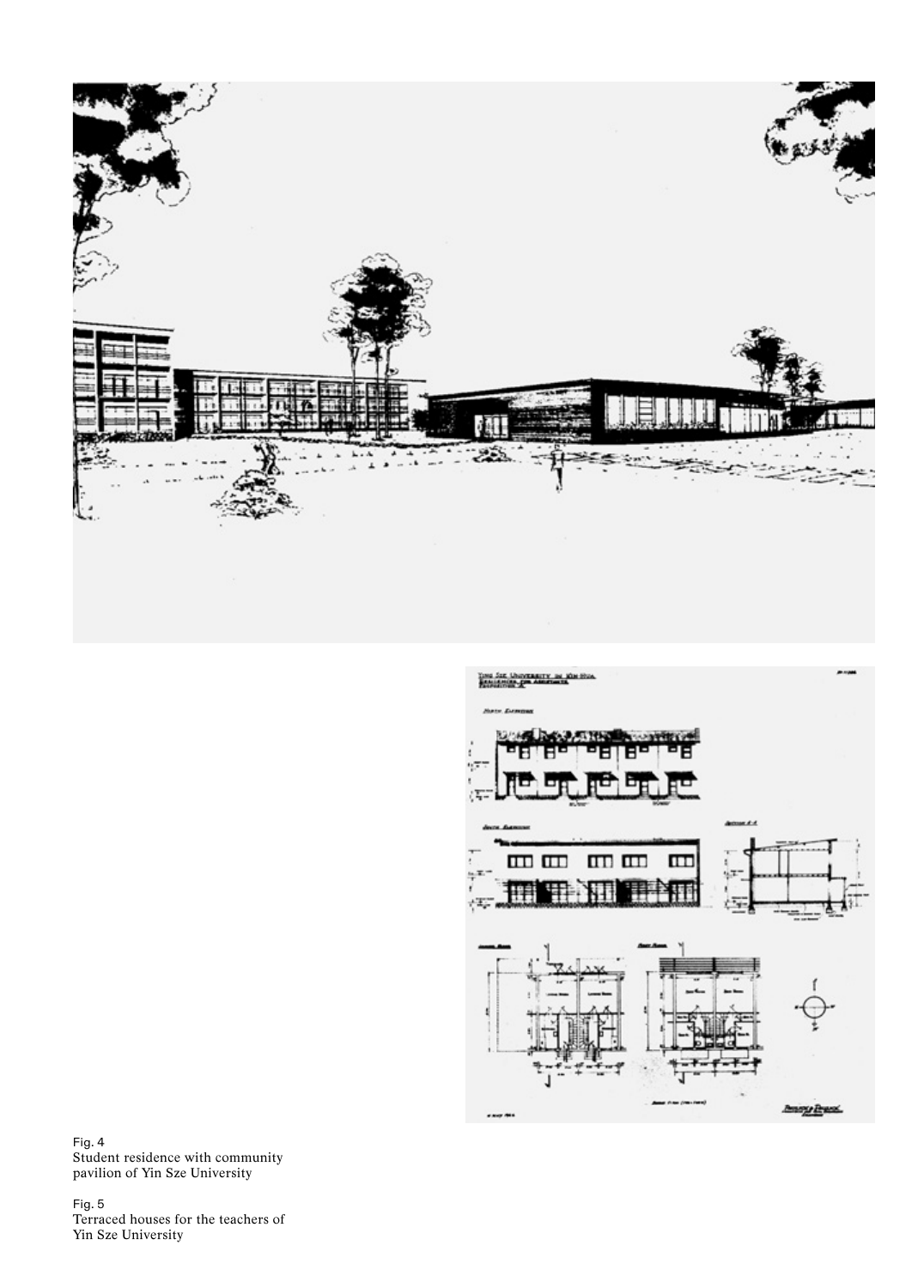connecting architecture and nature/environment

nobody today will imagine that streamlining will last for a thousand years hence. […] A new movement in arts is appearing. […] we find a new realism in art, a return to nature and naturalism. [...] But as sure as the last world war lead us to Expressionism as the individual reaction of the human being to force and regimentation, so will this war bring another reaction of the oppressed mind, which in times to come will not care for stream-lining and machines to live in.»4

Further developments took Paulick by surprise, for in the autumn of 1943 he was appointed as the second full-time Professor of Interior Design and Urban Planning at St. John's University in Shanghai.5 The available archive material does not allow us to reconstruct exactly what he taught until the end of the war in autumn 1945.6 However, at the end of 1945, Shanghai's municipal government commissioned him to draw up a plan for the metropolis' future, together with several colleagues from St. John's University.7 As a result, teaching at the university was subsequently very strongly influenced by practical problems, which gave students an opportunity to work on new urban planning solutions. In addition to his professorship, Paulick, together with his brother Rudolf (1908–1963), who had trained at the Bauhaus under Mies van der Rohe (1886–1969),8 worked for the interior design firm *Modern Homes,* founded in late 1936, and for *Paulick & Paulick, architects and civil engineers,* founded in 1943.

#### A University in Jinhua

The first opportunity for *Paulick & Paulick* to participate in redefining architecture came in April/May 1946 when the firm was awarded a contract for a civil engineering school at Yin Sze University9 in the city of Jinhua in Zhejiang province, about 300 kilometres south-west of Shanghai. Unfortunately, neither a site plan nor a description of this project has survived in Paulick's estate, only a dozen plans with floor layouts, elevations and perspective views of a library, accommodation for teachers and students and a central teaching building with classrooms.

The teaching building consists of a three-storey cuboid main volume with classrooms, extended to the north by three single-storey lecture pavilions and an administrative pavilion, and on the south side by two single-storey pavilions, each containing two teaching spaces and connected to the main building by a flat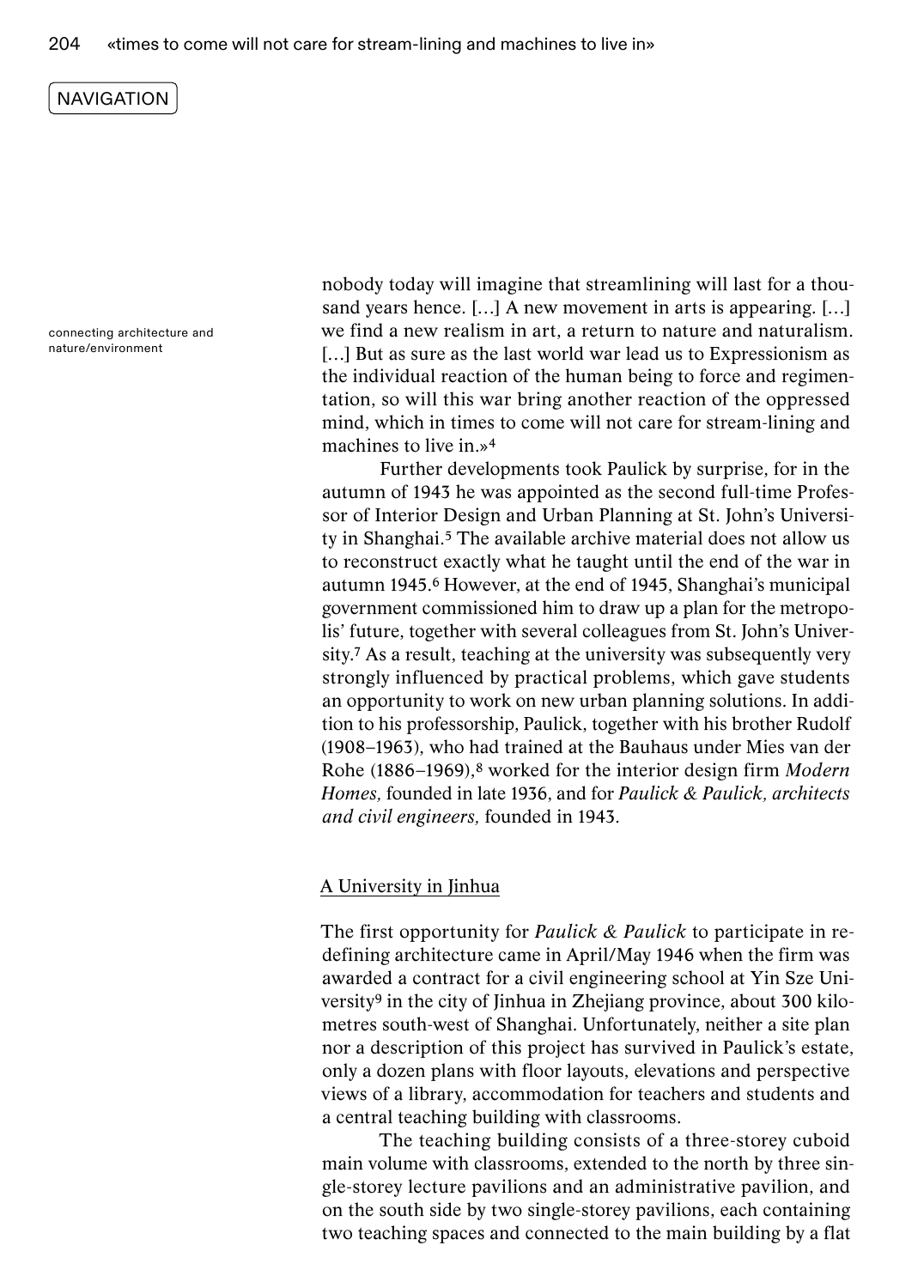TABLE OF CONTENTS

QUESTIONS

**KEYWORDS** 

*neues bauen* [new building] connecting architecture and nature/environment

roof. Garden courtyards that mediate between the interior and exterior with open walkways are set between the pavilions on the south side and the main building. The idea here was obviously to create communicative spaces for informal exchanges. In the main part of the building, sixteen smaller classrooms were accommodated on each of the three floors. On the north-facing side, an access corridor runs along the entire length of the building and is echoed in the façade by windows arranged in a uniform grid. In contrast, the single-storey pavilions are shown with rubble masonry. The eastern and western end walls of the main building and the stairwells on the south side seem to be envisaged with exposed brickwork, while the pavilions that project to the south appear completely transparent beneath the roof on two sides and deploy rubble masonry on the other two sides. The objective-rational design approach, pared-down to the materials' expressivity, moves away from the decorative Art Deco solutions then fashionable in Shanghai Figs. 1,2. The same applies to the residential buildings for students and teachers. Single-storey shared pavilions are set across from three-storey student residences, while narrow terraced houses, with gangway access on one side and narrow garden plots on the other, are reminiscent of Bruno Taut's 1920s housing estates. It is fair to assume that Paulick formulated an architectural approach based on his own thoughts here, characterized by function and material and taking *Neues Bauen* in Germany as a starting point to interweave architecture and nature. The haptic quality of the chosen materials and rigorous architectural form are combined in places with informally designed open spaces that connect nature with architecture in an abstract vein Figs. 3–5.

## A University in Shanghai

The contract to build a new campus for the Hua Tung University in Shanghai also prompted Walter Gropius to engage with China, together with TAC—The Architects Collaborative—and with Chinese-born architect I.M. Pei as an associate.10 At TAC, Norman C. Fletcher (1917–2007) was responsible for the project.<sup>11</sup> In a letter to Paulick dated April 1948, Gropius only mentioned the project in passing, although it was also to include St. John's University, which Paulick certainly did not yet know Fig. 6.12

The project ideas were strongly influenced by I.M. Pei, who attempted, through the urban planning angle, to transpose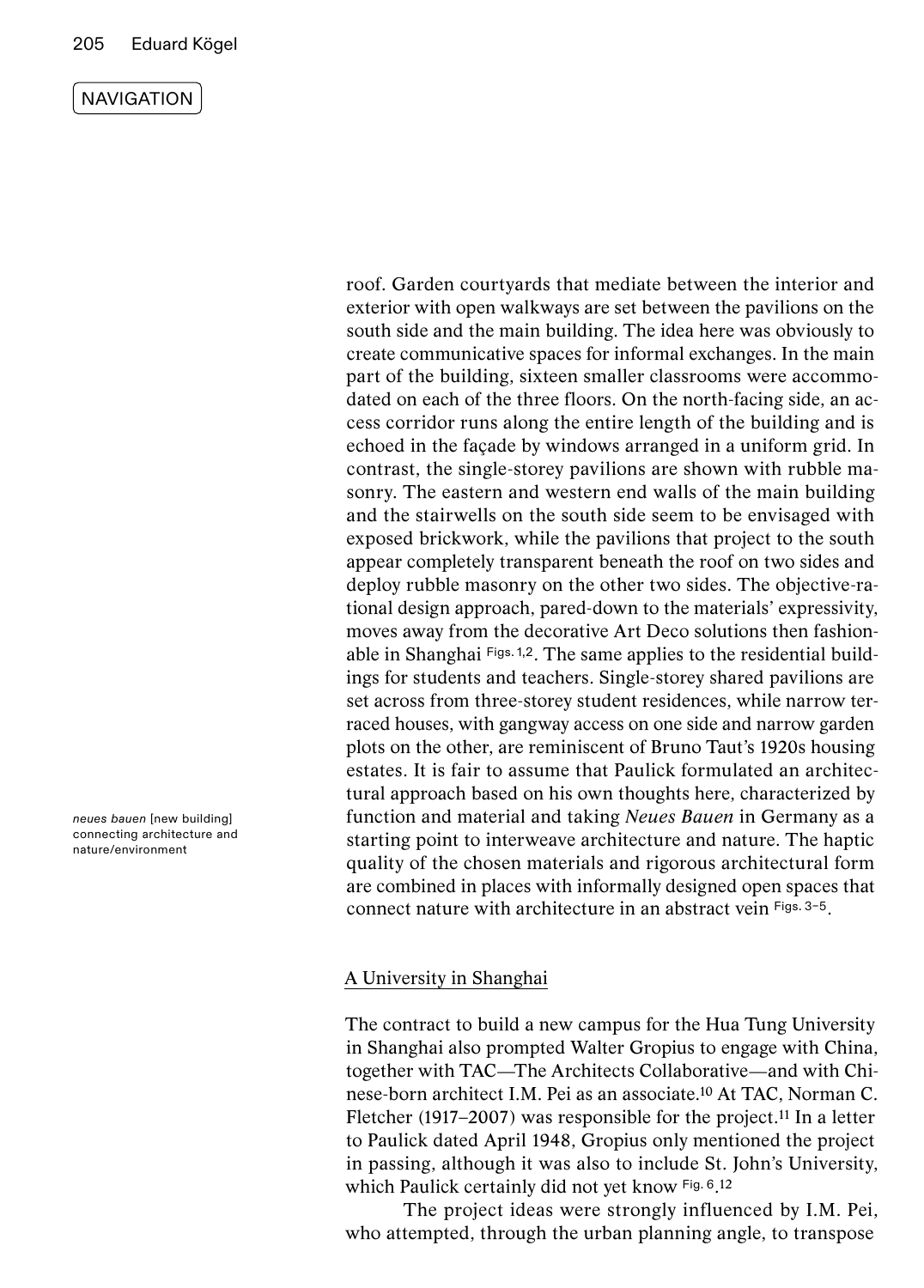







Fig. 6 Sketch by I.M. Pei for Hua Tung University campus

Fig. 7 Norman Fletcher's drawing shows school buildings and the library

Fig. 8 Ground floor with courtyards for residential buildings by I.M. Pei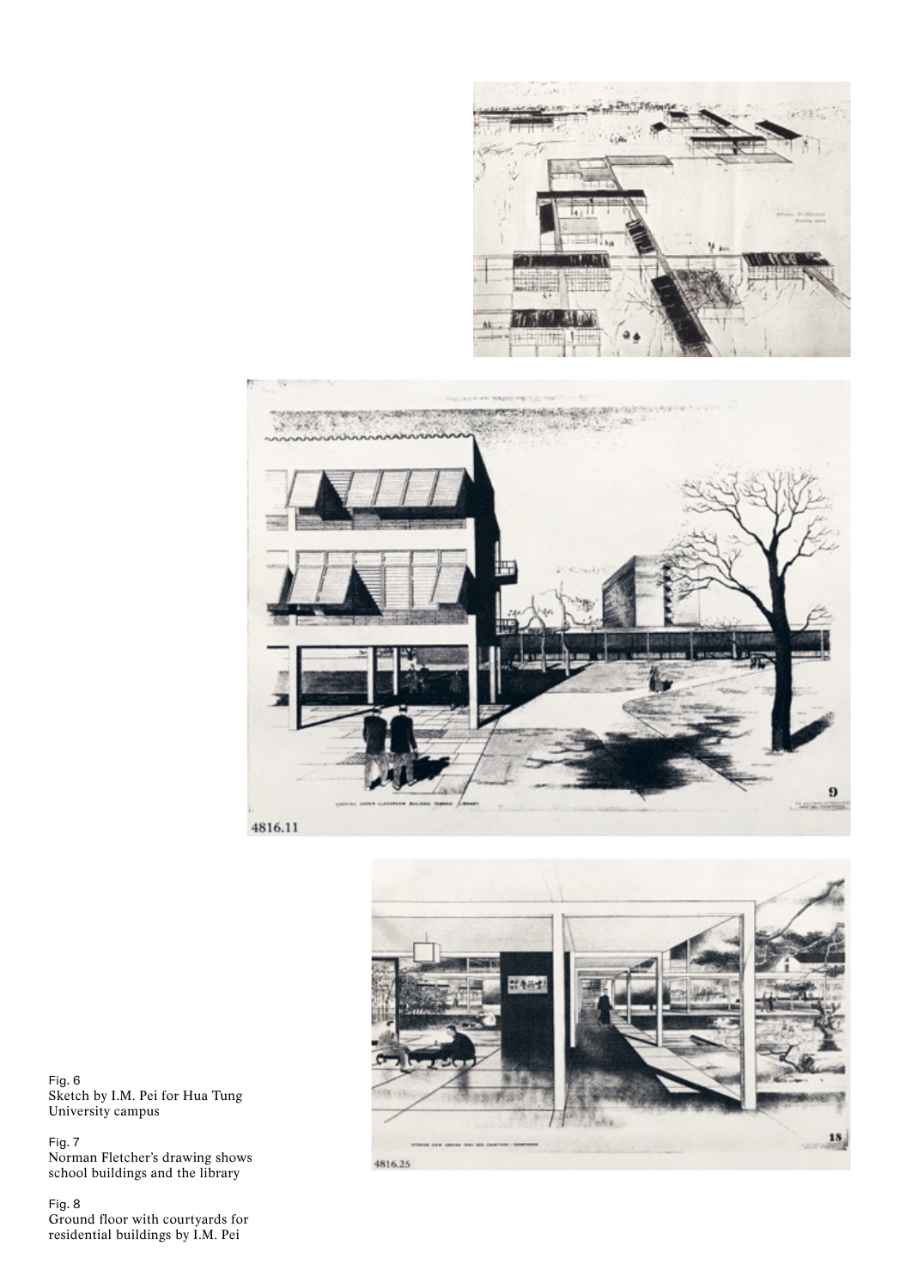### 207 Eduard Kögel



relationship to history reinterpretation of tradition

identity formation relationship to traditions and cultures

[ B ] [ C ]

- [ B ] What do we understand by taking a stand regarding architecture and design, and particularly of the Bauhaus and Modernism?
- [C] How can we explore the kinds of stand taken by Bauhaus and Modernist architects and designers and their consistency?

traditional Chinese garden concepts into a campus and to ensure the architecture chimed with modular construction methods drawn from traditional timber construction. As the archives do not contain an urban development plan for Paulick's university plans, the two designs can only be compared in architectural terms. Many aspects reveal that TAC creatively translated themes from Chinese tradition into hybrid spatial structures. As Pei explained in an interview, he admired Mies van der Rohe's aesthetics far more than those of Gropius.13 His sketches of the entire complex show a skeleton construction method in the pavilions, which are connected by covered walkways. Using vocabulary developed by Mies, Pei picks up on the structural configuration of Chinese wooden architecture. While the floor layouts, for example for the teaching buildings, resemble those drawn up by Paulick, the facades are very different. The teaching buildings Fletcher worked on have an open-plan ground floor to encourage users to pass time informally under the built volumes, while the facades have highly nuanced designs to respond to the climatic conditions. The strips of windows on the main facades are fitted with wooden shutters that could be set in an open position for ventilation purposes. This simple technique was not found in any of the buildings in which Gropius was involved up until that point, nor does it come from the Chinese tradition Figs. 7, 8.

I.M. Pei's role in the design for Hua Tung University cannot be overestimated. In an interview more than 50 years later, he explained: «Tradition, culture and life itself are of crucial importance for architecture. If life has an Eastern character, you shouldn't impose Western style on it!»14 Gropius had a contradictory attitude towards history or rather towards traditions and cultures. On the one hand, he lauded himself and TAC for adapting to local conditions, later using the project as a reference demonstrating his approach to foreign cultures when trying to obtain commissions in Baghdad.15 On the other hand, in 1949, in the context of the new buildings TAC designed on the Harvard campus, he wrote with reference to history and culture: «There is no need to emulate the ‹atmosphere› of this or that period. *New buildings must be invented, not copied*».16 Certainly, if he had been asked about the Hua Tung Campus for Shanghai, Gropius would not have spoken of an «atmospheric imitation», although that is exactly what can be seen here. In the same article, Gropius also stated «the student needs the real building, not buildings in disguise. So long as we do not ask him to go about in period clothes, it seems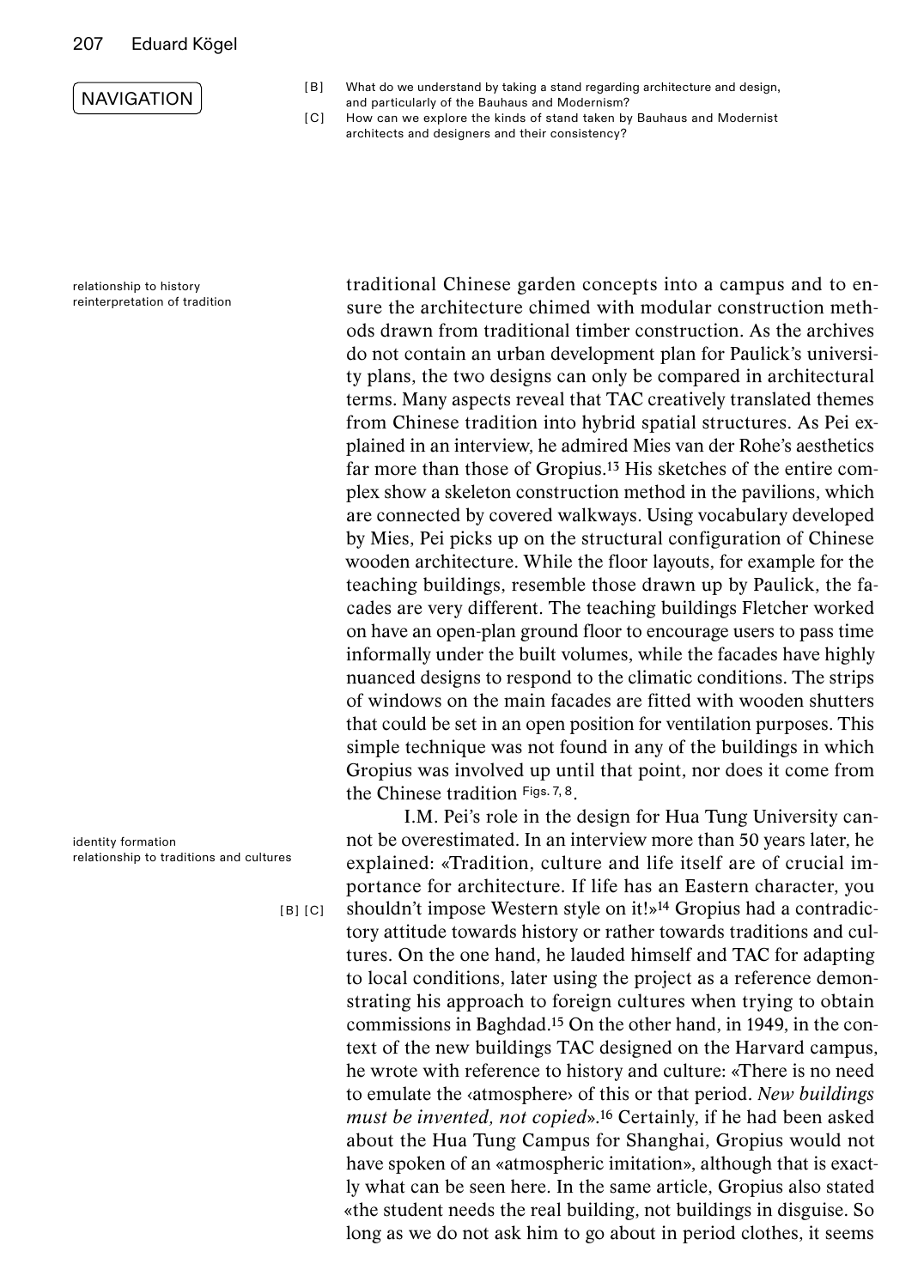[ B ] What do we understand by taking a stand regarding architecture and design, and particularly of the Bauhaus and Modernism?

absurd to build college buildings in pseudo-period design.»17 It is astonishing point to note in this context how the students are depicted in the perspective drawings for the Hua Tung Project; they are often drawn in traditional Chinese dress and thus actually contradict Gropius' statement, in terms of both fashion and architecture.

#### Replies Across the Pacific Ocean

In a letter from New York on 2nd November 1948, Bauhaus alumnus Xanti Schawinsky refers to a standstill in architectural development in the USA: «Architecture is at a standstill […] no courage, no ideas.»18 In his response Paulick wrote: «When the wars ended in 1945, I practically knew nothing of what had become of modern architecture […] around 1940 I wrote a letter to Gropius, asking him whether that was so. Probably he never got the letter. Fortunately! — […] That modern architecture was very much alive, I found out only after V-J Day [Victory over Japan Day], when we slowly got into contact again with the outer world. It actually was like a new inspiration to me, and I tried hard to get back into contemporary life again, through books and magazines. […] Every month I go through 40–50 magazines, which I get from all over the world.»19 He believed he could see progress in contemporary architecture, especially in the more recent buildings by Marcel Breuer.20 «You say that architecture is at a standstill. I was forced to look at the development from a much further distance, both in space and time, and I believe there is a progress, a very considerable progress even. The human element receives much more stress, and I believe that matters. If I look back at Toerten and compare it […] to Breuer's recent residences, it looks to me like all the way from the Stone Ages to the Renaissance, when human individuality was first recognized».21

The individuality Paulick cites in Marcel Breuer's architecture could be seen as relating to its transparency and to transitions between interior and exterior, the use of free-style fieldstone for the plinth areas, as well as to his entire sensitive and differentiated choice of materials, which on the one hand creates a connection to craftsmanship and on the other hand to local availability—while last but not least enabling an informal living space set between organic nature and formally strict conceptions of architecture. Paulick was probably familiar at this time in particular with Breuer's

modern architecture

rethinking modern architecture

[ B ]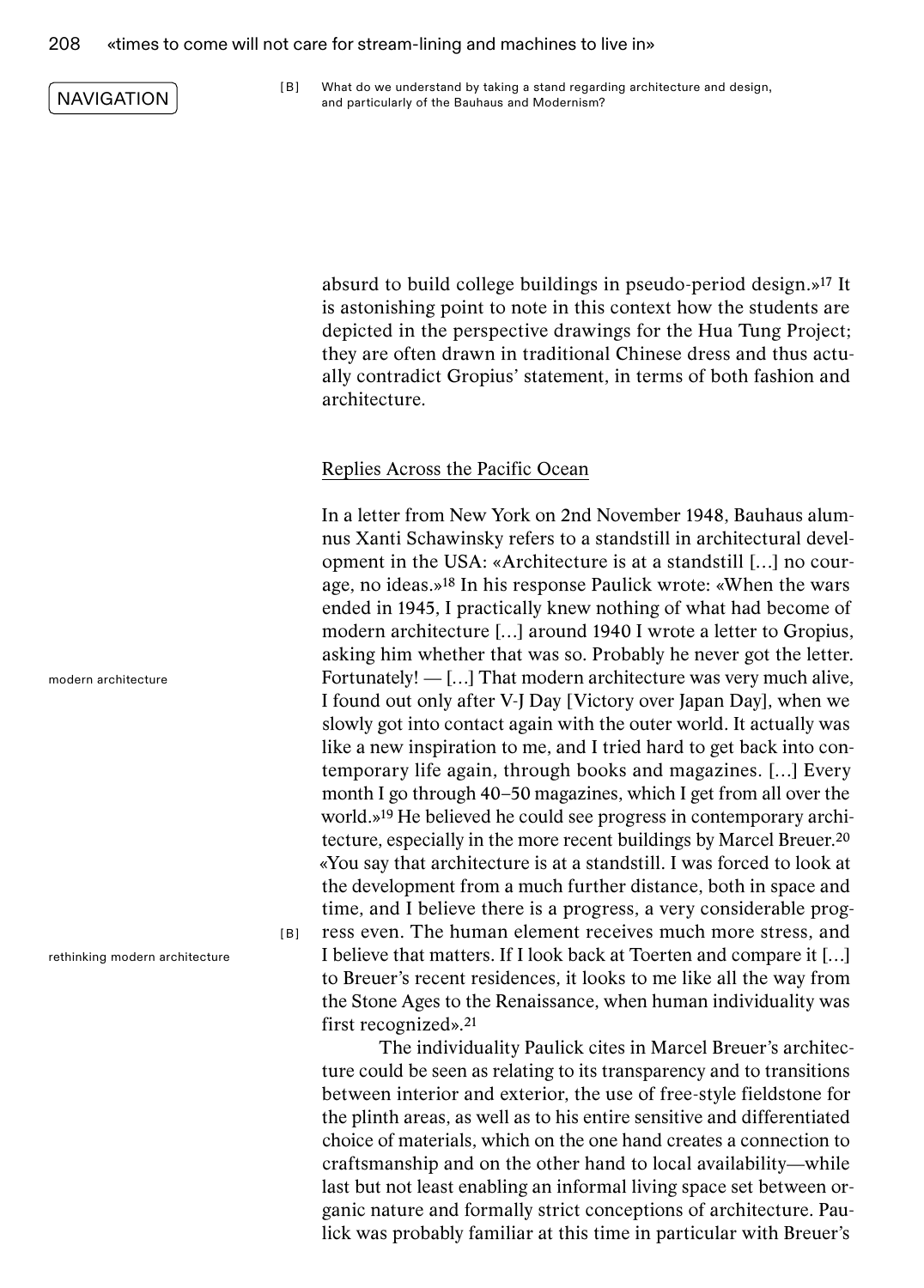#### 209 Eduard Kögel

**NAVIGATION** 

TABLE OF CONTENTS

QUESTIONS

**KEYWORDS** 

rethinking modern architecture

*neues bauen* [new building] connecting architecture and nature/environment

relationship to traditions and cultures

faith in progress

Geller House, which was presented in detail in 1947 with excellent photographs by Ezra Stoller (1915–2004), for example in the US magazine *Progressive Architecture.*22 At a symposium in February 1948 at the Museum of Modern Art in New York entitled «What is Happening to Modern Architecture?», Breuer had explained his idea of architecture: «I don't feel too much impulse to set ‹human› (in the best sense of the word) against ‹formal›. [...] just as Sullivan did not eat his functionalism as hot as he cooked it, Le Corbusier did not build his machine for living! [...] ‹Human› (seems to me more than just a pleasant forgiving of imperfection and an easygoingness as to precision of thinking, as to the quality of planning, as to consequences of materials, details and construction.»23 Fig. 9

## A New Architecture?

There is much to suggest that Paulick saw his own intentions reflected in the publications on Breuer's work in the USA. For him, as for Breuer, strict functionality stood in contrast to a differentiated materials-related architecture that was intended to provide a rather informal framework for a freely unfolding lifestyle. Paulick's designs for the campus in Jinhua are formally clearly oriented towards the ideas of *Neues Bauen* from Germany, but they establish a much stronger connection between architecture and the environment. The closed and modular courtyard-house architecture of traditional China remained alien to him and he would probably have been amazed to see Gropius' or better Pei's design for Hua Tung University. Paulick's focus was not on atmospheric, modular adaptation to the host country's traditions. His attitude at the time was clearly influenced by the idea of progress, as manifested in the masonry buildings in Jinhua, which were new by Chinese standards, with large windows opening to the surroundings that were intended to position the user in a direct relationship with nature.

Paulick's professorial colleague Huang Zuoshen (also: Henry Huang) (1915–1975), who founded the architecture department at St. John's University in 1942 and had been the first Chinese student to study with Gropius at Harvard, also defined the architecture of the future around 1947. «The modern architects [...] express their ideas by means of industrialized materials in fine and elegant forms of metals and glass, and the nature of organic materials, such as the strength and the mass of the stone, of timber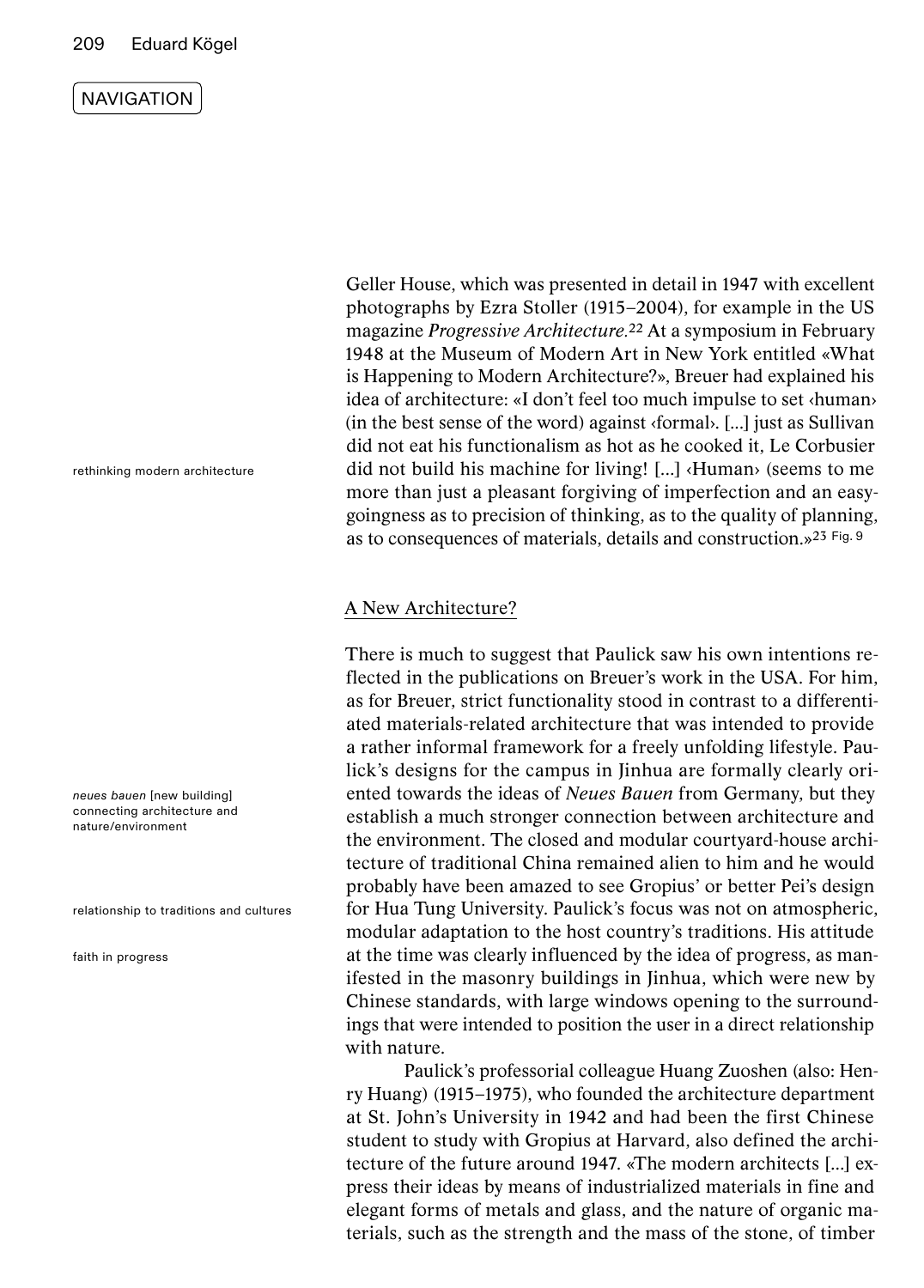#### 210 «times to come will not care for stream-lining and machines to live in»

### NAVIGATION

- [ B ] What do we understand by taking a stand regarding architecture and design, and particularly of the Bauhaus and Modernism?
- [C] How can we explore the kinds of stand taken by Bauhaus and Modernist architects and designers and their consistency?

and brick, the interplay of buildings and landscape, such as white surfaces against the background of foliage.»<sup>24</sup> An aesthetics of materials in the context of nature seems to have been the common denominator among colleagues at St. John's University. However, Paulick was sceptical about abstraction as an end in itself, as he wrote in September 1949 to Fritz Levedag25, also formerly at the Bauhaus: «[...] with Picasso, there is an unmistakable desire to keep pace with the political events, with the time in which he lives. In his work, I have the impression that the return to the figurative is being prepared once again. With the others, I have the impression that Existentialism has been discovered and made the basis of abstract art. That must inevitably end in artistic sterility, at best in the purely decorative».26 In this letter he also makes clear that he is influenced by political motives and wants to put his creative powers at the service of a new social order. After the war, Paulick's goal took shape as a desire to rethink architecture through the prism of its integration into nature and its socio-political impact. The new realism in art, the return to nature and naturalism, were ideas that in 1941 had become linked to the rejection of «stream-lining» and «machines to live in».

After his return from exile in April 1950, Paulick was again confronted with stylistic debates, this time in East Berlin in the ideological crossfire of Socialist Realism. In September 1950, he published an article in the weekly newspaper *Sonntag,* which was published by the GDR's *Kulturbund* [Cultural Association]. In it, he criticized the turn away from nature and stated that he expected new impetus to come from societal discourse. «The cities of the past closed man off from nature [...]. They created an artificial environment that could not replace man's most natural and primitive joy in life—being one with nature. [...] we must express new social contents through our architectural design, through new architectonic concepts. The stylistic development over the last fifty years, which many have seen as a revolution in art, was anything but revolutionary in its ideology».27 After heated arguments, this challenge of finding a revolutionary new conception culminated, for Paulick too, in national design as demanded by ideology, which was to shape the GDR's architecture in the first half of the Fifties.28

rethinking modern architecture connecting architecture and nature/ environment social impact of architecture

socialist realism

 $|C|$ 

[ B ]

planning and building in the gdr doctrine of «national tradition» «socialist in content and national in form»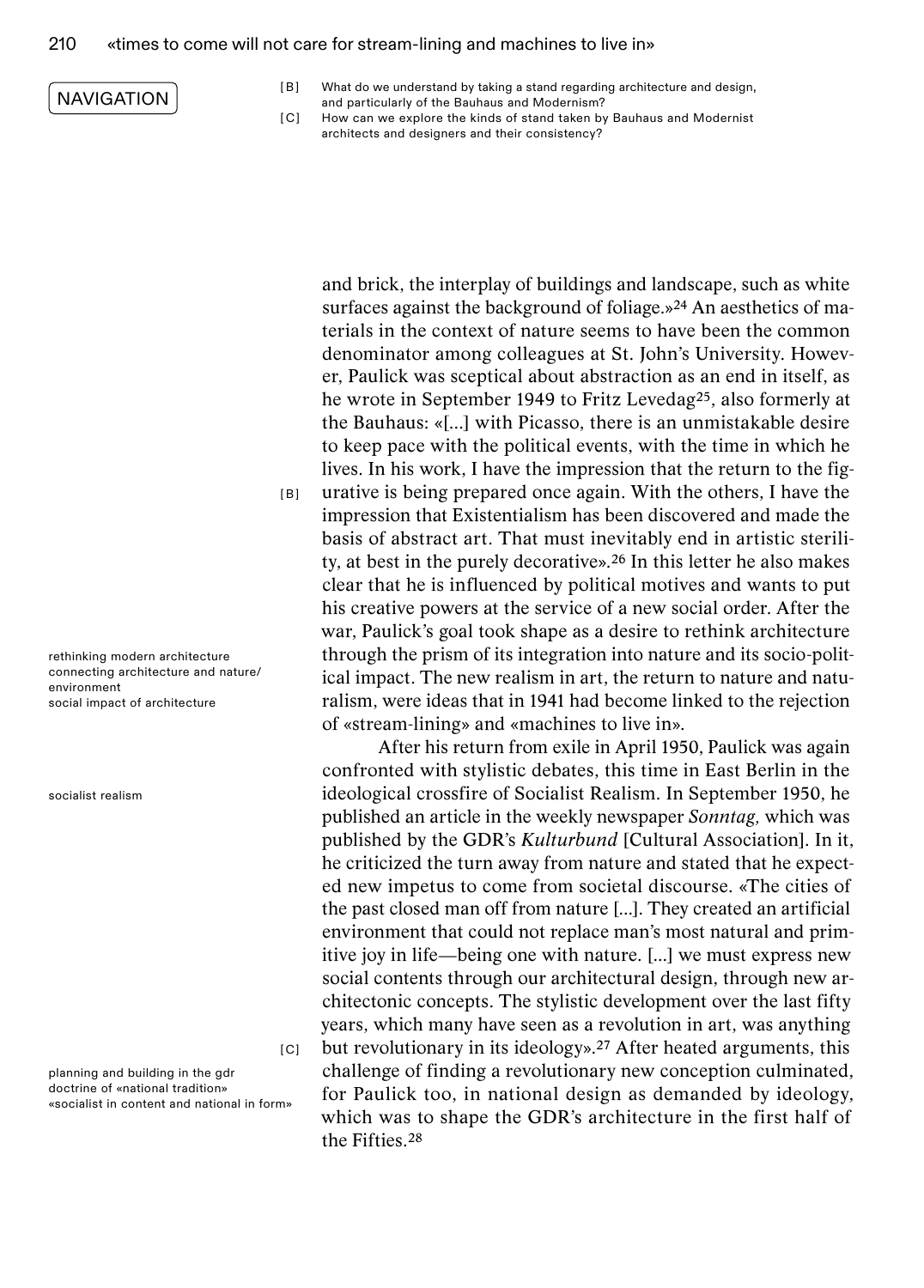